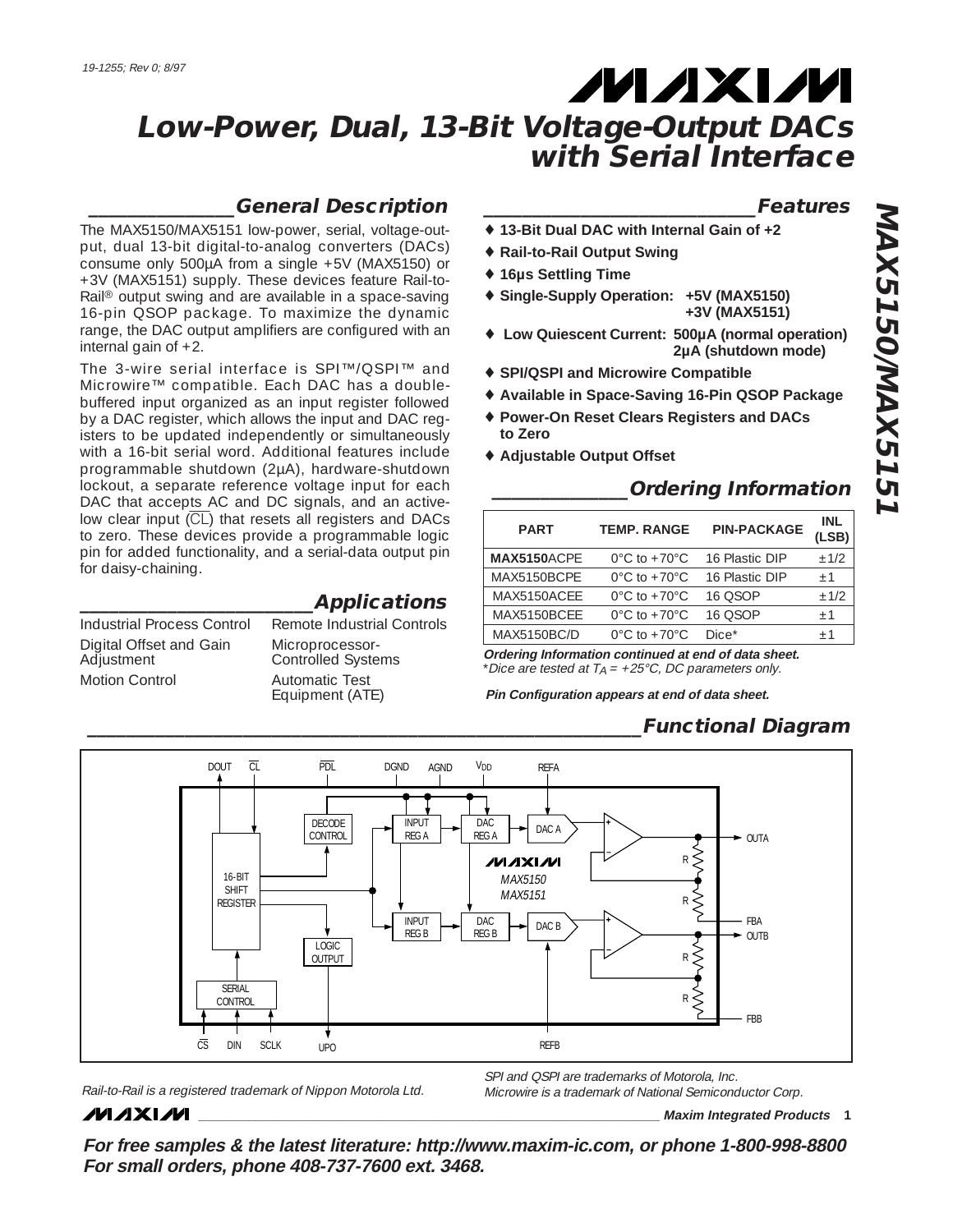### **ABSOLUTE MAXIMUM RATINGS**

| Digital Inputs (SCLK, DIN, CS, CL, PDL) |
|-----------------------------------------|
|                                         |
| Digital Outputs (DOUT, UPO)             |
|                                         |

| Plastic DIP (derate 10.5mW/°C above +70°C) 842mW |
|--------------------------------------------------|
| QSOP (derate 8.30mW/°C above +70°C)667mW         |
| CERDIP (derate $10.00$ mW/°C above +70°C)800mW   |
|                                                  |
|                                                  |
|                                                  |
|                                                  |
|                                                  |

Stresses beyond those listed under "Absolute Maximum Ratings" may cause permanent damage to the device. These are stress ratings only, and functional operation of the device at these or any other conditions beyond those indicated in the operational sections of the specifications is not implied. Exposure to absolute maximum rating conditions for extended periods may affect device reliability.

#### **ELECTRICAL CHARACTERISTICS—MAX5150**

(V<sub>DD</sub> = +5V ±10%, V<sub>REFA</sub> = V<sub>REFB</sub> = 2.048V, R<sub>L</sub> = 10k $\Omega$ , C<sub>L</sub> = 100pF, T<sub>A</sub> = T<sub>MIN</sub> to T<sub>MAX</sub>, unless otherwise noted. Typical values are at  $T_{A}$ = +25°C (OS\_tied to AGND for a gain of +2).)

| <b>PARAMETER</b>                                       | <b>SYMBOL</b>           | <b>CONDITIONS</b>                                                      |                                                                                    | <b>MIN</b> | <b>TYP</b> | <b>MAX</b>  | <b>UNITS</b> |
|--------------------------------------------------------|-------------------------|------------------------------------------------------------------------|------------------------------------------------------------------------------------|------------|------------|-------------|--------------|
| <b>STATIC PERFORMANCE-ANALOG SECTION</b>               |                         |                                                                        |                                                                                    |            |            |             |              |
| Resolution                                             |                         |                                                                        |                                                                                    | 13         |            |             | <b>Bits</b>  |
| Integral Nonlinearity                                  | INL                     | (Note 1)                                                               | <b>MAX5150A</b>                                                                    |            |            | ±1/2        | <b>LSB</b>   |
|                                                        |                         |                                                                        | MAX5150B                                                                           |            |            | ±1          |              |
| <b>Differential Nonlinearity</b>                       | <b>DNL</b>              | Guaranteed monotonic                                                   |                                                                                    |            |            | ±1          | <b>LSB</b>   |
| Offset Error                                           | $V_{OS}$                | $Code = 12$                                                            |                                                                                    |            |            | ±6          | mV           |
| Offset Tempco                                          | <b>TCV<sub>OS</sub></b> | Normalized to 2.048V                                                   |                                                                                    |            | 4          |             | ppm/°C       |
| Gain Error                                             |                         |                                                                        |                                                                                    |            | $-0.2$     | $\pm 3$     | mV           |
| Gain-Error Tempco                                      |                         | Normalized to 2.048V                                                   |                                                                                    |            | 4          |             | ppm/°C       |
| V <sub>DD</sub> Power-Supply<br><b>Rejection Ratio</b> | <b>PSRR</b>             | $4.5V \le V_{DD} \le 5.5V$                                             |                                                                                    |            | 20         | 260         | µV/V         |
| <b>REFERENCE INPUT</b>                                 |                         |                                                                        |                                                                                    |            |            |             |              |
| Reference Input Range                                  | <b>REF</b>              |                                                                        |                                                                                    | $\Omega$   |            | $VDD - 1.4$ | $\vee$       |
| Reference Input Resistance                             | R <sub>REF</sub>        | Minimum with code 1555 hex                                             |                                                                                    | 14         | 20         |             | $k\Omega$    |
| <b>MULTIPLYING-MODE PERFORMANCE</b>                    |                         |                                                                        |                                                                                    |            |            |             |              |
| Reference 3dB Bandwidth                                |                         | Input $code = 1FFF$ hex,<br>$V_{REF}$ = 0.67Vp-p at 2.5V <sub>DC</sub> |                                                                                    |            | 300        |             | kHz          |
| Reference Feedthrough                                  |                         | Input $code = 0000$ hex,<br>$V_{REF} = (V_{DD} - 1.4Vp-p)$ at 1kHz     |                                                                                    |            | $-82$      |             | dB           |
| Signal-to-Noise plus<br><b>Distortion Ratio</b>        | <b>SINAD</b>            |                                                                        | Input $code = 1FFF$ hex,<br>$V_{REF}$ = 1Vp-p at 1.25V <sub>DC</sub> , $f = 25kHz$ |            | 75         |             | dB           |
| <b>DIGITAL INPUTS</b>                                  |                         |                                                                        |                                                                                    |            |            |             |              |
| Input High Voltage                                     | V <sub>IH</sub>         | CL, PDL, CS, DIN, SCLK                                                 |                                                                                    | 3.0        |            |             | $\vee$       |
| Input Low Voltage                                      | $V_{\text{II}}$         | CL, PDL, CS, DIN, SCLK                                                 |                                                                                    |            |            | 0.8         | $\vee$       |
| Input Hysteresis                                       | <b>VHYS</b>             |                                                                        |                                                                                    |            | 200        |             | mV           |
| Input Leakage Current                                  | <b>IIN</b>              | $V_{IN} = 0V$ to $V_{DD}$                                              |                                                                                    |            |            | ±1          | μA           |
| Input Capacitance                                      | $C_{IN}$                |                                                                        |                                                                                    |            | 8          |             | pF           |

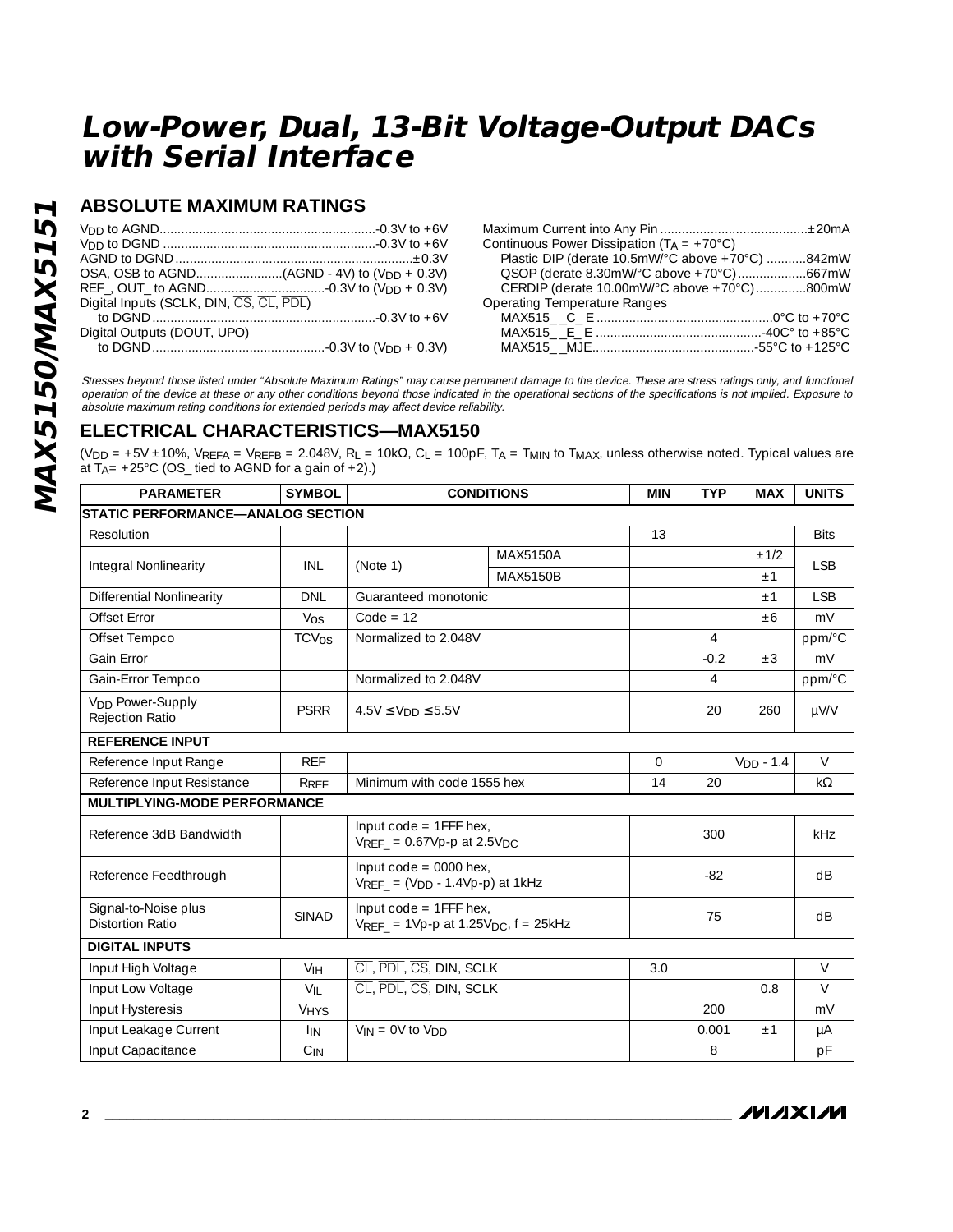### **ELECTRICAL CHARACTERISTICS—MAX5150 (continued)**

(VDD = +5V ±10%, VREFA = VREFB = 2.048V, RL = 10kΩ, CL = 100pF, TA = TMIN to TMAX, unless otherwise noted. Typical values are at T<sub>A</sub>= +25°C (OS\_ tied to AGND for a gain of +2).)

| <b>PARAMETER</b>                                    | <b>SYMBOL</b>     | <b>CONDITIONS</b>                                                                        | <b>MIN</b>  | <b>TYP</b>           | <b>MAX</b> | <b>UNITS</b> |
|-----------------------------------------------------|-------------------|------------------------------------------------------------------------------------------|-------------|----------------------|------------|--------------|
| <b>DIGITAL OUTPUTS</b>                              |                   |                                                                                          |             |                      |            |              |
| Output High Voltage                                 | VOH               | <b>ISOURCE = 2mA</b>                                                                     | $VDD$ . 0.5 |                      |            | $\vee$       |
| Output Low Voltage                                  | $V_{OL}$          | $I_{SINK} = 2mA$                                                                         |             | 0.13                 | 0.4        | $\vee$       |
| <b>DYNAMIC PERFORMANCE</b>                          |                   |                                                                                          |             |                      |            |              |
| Voltage Output Slew Rate                            | <b>SR</b>         |                                                                                          |             | 0.75                 |            | $V/\mu s$    |
| <b>Output Settling Time</b>                         |                   | To $1/2LSB$ of full-scale, $V_{STFP} = 4V$                                               |             | 16                   |            | $\mu s$      |
| Output Voltage Swing                                |                   | Rail-to-rail (Note 2)                                                                    |             | 0 to V <sub>DD</sub> |            | $\vee$       |
| OSA or OSB Input Resistance                         | Ros               |                                                                                          | 24          | 34                   |            | kΩ           |
| Time Required to Exit Shutdown                      |                   |                                                                                          |             | 25                   |            | μs           |
| Digital Feedthrough                                 |                   | $\overline{CS}$ = V <sub>DD</sub> , f <sub>DIN</sub> = 100kHz, V <sub>SCLK</sub> = 5Vp-p |             | 5                    |            | $nV-S$       |
| Digital Crosstalk                                   |                   |                                                                                          |             | 5                    |            | $nV-S$       |
| <b>POWER SUPPLIES</b>                               |                   |                                                                                          |             |                      |            |              |
| Positive Supply Voltage                             | V <sub>DD</sub>   |                                                                                          | 4.5         |                      | 5.5        | $\vee$       |
| Power-Supply Current                                | l <sub>DD</sub>   | (Note 3)                                                                                 |             | 0.5                  | 0.65       | mA           |
| Power-Supply Current<br>in Shutdown                 | <b>IDD (SHDN)</b> | (Note 3)                                                                                 |             | $\overline{2}$       | 10         | μA           |
| Reference Current in Shutdown                       |                   |                                                                                          |             | $\Omega$             | ±1         | μA           |
| <b>TIMING CHARACTERISTICS</b>                       |                   |                                                                                          |             |                      |            |              |
| <b>SCLK Clock Period</b>                            | tcp               |                                                                                          | 100         |                      |            | ns           |
| <b>SCLK Pulse Width High</b>                        | $t_{CH}$          |                                                                                          | 40          |                      |            | ns           |
| <b>SCLK Pulse Width Low</b>                         | $t_{CL}$          |                                                                                          | 40          |                      |            | ns           |
| CS Fall to SCLK Rise<br>Setup Time                  | tcss              |                                                                                          | 40          |                      |            | ns           |
| SCLK Rise to CS Rise Hold Time                      | tcsh              |                                                                                          | $\Omega$    |                      |            | ns           |
| SDI Setup Time                                      | t <sub>DS</sub>   |                                                                                          | 40          |                      |            | ns           |
| SDI Hold Time                                       | t <sub>DH</sub>   |                                                                                          | $\mathbf 0$ |                      |            | ns           |
| <b>SCLK Rise to DOUT</b><br>Valid Propagation Delay | $t_{\text{DO1}}$  | $C$ <sub>LOAD</sub> = 200pF                                                              |             |                      | 80         | ns           |
| <b>SCLK Fall to DOUT</b><br>Valid Propagation Delay | $t_{DO2}$         | $C$ <sub>LOAD</sub> = 200pF                                                              |             |                      | 80         | ns           |
| <b>SCLK Rise to CS Fall Delay</b>                   | tcso              |                                                                                          | 10          |                      |            | ns           |
| CS Rise to SCLK Rise Hold                           | $t_{CS1}$         |                                                                                          | 40          |                      |            | ns           |
| CS Pulse Width High                                 | t <sub>CSW</sub>  |                                                                                          | 100         |                      |            | ns           |

**Note 1:** Accuracy is specified from code 12 to code 8191.

Note 2: Accuracy is better than 1LSB for V<sub>OUT\_</sub> greater than 6mV and less than V<sub>DD</sub> - 50mV. Guaranteed by PSRR test at the end points.

**Note 3:** Digital inputs are set to either V<sub>DD</sub> or DGND, code = 0000 hex,  $R_L = \infty$ .

$$
\boldsymbol{M}\boldsymbol{\mathcal{X}}\boldsymbol{M}
$$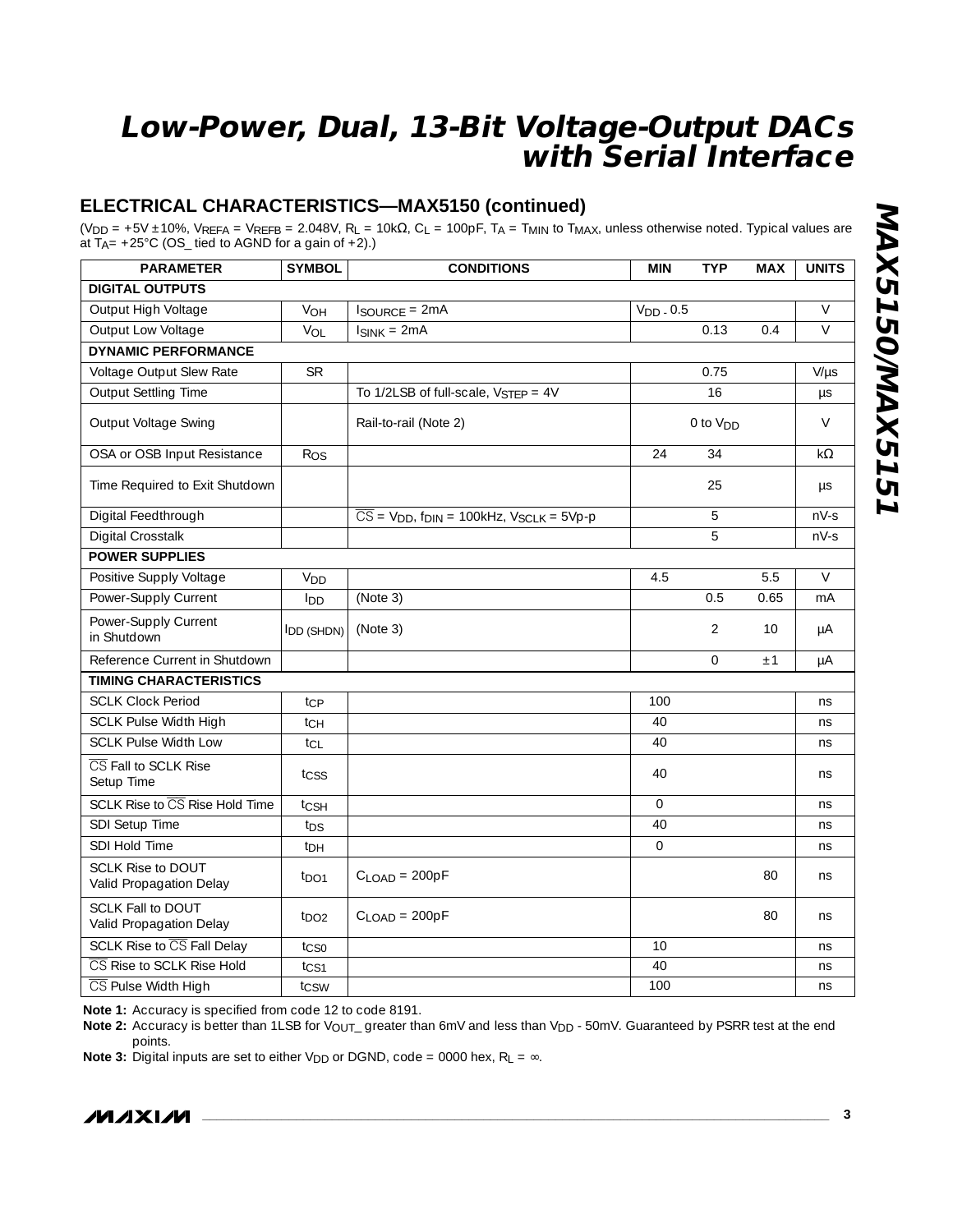### **ELECTRICAL CHARACTERISTICS—MAX5151**

(VDD = +2.7V to +3.6V, VREFA = VREFB = 1.25V, RL = 10kΩ, CL = 100pF, TA = TMIN to TMAX, unless otherwise noted. Typical values are at  $T_A = +25^{\circ}$ C (OS\_ pins tied to AGND for a gain of  $+2$ ).)

| <b>PARAMETER</b>                                      | <b>SYMBOL</b>           | <b>CONDITIONS</b>                                                                        |          | <b>MIN</b>     | <b>TYP</b>           | <b>MAX</b>  | <b>UNITS</b> |
|-------------------------------------------------------|-------------------------|------------------------------------------------------------------------------------------|----------|----------------|----------------------|-------------|--------------|
| <b>STATIC PERFORMANCE-ANALOG</b>                      |                         |                                                                                          |          |                |                      |             |              |
| Resolution                                            |                         |                                                                                          |          | 13             |                      |             | <b>Bits</b>  |
|                                                       |                         |                                                                                          | MAX5151A |                |                      | ±1          |              |
| Integral Nonlinearity                                 | INL                     | (Note 4)                                                                                 | MAX5151B |                |                      |             | <b>LSB</b>   |
| <b>Differential Nonlinearity</b>                      | <b>DNL</b>              | Guaranteed monotonic                                                                     |          |                |                      | ±1          | <b>LSB</b>   |
| Offset Error                                          | Vos                     | $Code = 20$                                                                              |          |                |                      | ±6          | mV           |
| Offset Tempco                                         | <b>TCV<sub>OS</sub></b> | Normalized to 1.25V                                                                      |          |                | 6.5                  |             | ppm/°C       |
| Gain Error                                            |                         |                                                                                          |          |                | $-0.2$               | ±5          | mV           |
| Gain-Error Tempco                                     |                         | Normalized to 1.25V                                                                      |          |                | 6.5                  |             | ppm/°C       |
| <b>V<sub>DD</sub></b> Power-Supply<br>Rejection Ratio | <b>PSRR</b>             | $2.7V \le V_{DD} \le 3.6V$                                                               |          |                | 40                   | 320         | µV/V         |
| <b>REFERENCE INPUT (VREF)</b>                         |                         |                                                                                          |          |                |                      |             |              |
| Reference Input Range                                 | <b>REF</b>              |                                                                                          |          | $\overline{0}$ |                      | $VDD - 1.4$ | $\vee$       |
| Reference Input Resistance                            | RRFF                    | Minimum with code 1555 hex                                                               |          | 14             | 20                   |             | k $\Omega$   |
| MULTIPLYING-MODE PERFORMANCE                          |                         |                                                                                          |          |                |                      |             |              |
| Reference 3dB Bandwidth                               |                         | Input code = 1FFF hex,<br>$V_{REF}$ = 0.67Vp-p at 0.75V <sub>DC</sub>                    |          |                | 300                  |             | kHz          |
| Reference Feedthrough                                 |                         | Input $code = 0000$ hex,<br>$V_{REF} = (V_{DD} - 1.4)Vp$ -p at 1kHz                      |          |                | $-82$                |             | dB           |
| Signal-to-Noise plus<br><b>Distortion Ratio</b>       | <b>SINAD</b>            | Input code = 1FFF hex,<br>$V_{REF}$ = 1Vp-p at 1V <sub>DC</sub> , $f = 15kHz$            |          |                | 73                   |             | dB           |
| <b>DIGITAL INPUTS</b>                                 |                         |                                                                                          |          |                |                      |             |              |
| Input High Voltage                                    | <b>VIH</b>              | CL, PDL, CS, DIN, SCLK                                                                   |          | 2.2            |                      |             | V            |
| Input Low Voltage                                     | VIL                     | CL, PDL, CS, DIN, SCLK                                                                   |          |                |                      | 0.8         | $\vee$       |
| Input Hysteresis                                      | <b>VHYS</b>             |                                                                                          |          |                | 200                  |             | mV           |
| Input Leakage Current                                 | <b>IIN</b>              | $V_{IN} = 0V$ to $V_{DD}$                                                                |          |                | $\mathbf{O}$         | ±1          | μA           |
| Input Capacitance                                     | $C_{IN}$                |                                                                                          |          |                | 8                    |             | pF           |
| <b>DIGITAL OUTPUTS</b>                                |                         |                                                                                          |          |                |                      |             |              |
| Output High Voltage                                   | <b>VOH</b>              | $I_{\text{SOURCE}} = 2mA$                                                                |          | $VDD - 0.5$    |                      |             | $\vee$       |
| Output Low Voltage                                    | VOL                     | $I_{SINK} = 2mA$                                                                         |          |                | 0.13                 | 0.4         | V            |
| <b>DYNAMIC PERFORMANCE</b>                            |                         |                                                                                          |          |                |                      |             |              |
| Voltage Output Slew Rate                              | <b>SR</b>               |                                                                                          |          |                | 0.75                 |             | $V/\mu s$    |
| Output Settling Time                                  |                         | To $1/2LSB$ of full-scale, $V_{STEP} = 2.5V$                                             |          |                | $\overline{16}$      |             | μs           |
| Output Voltage Swing                                  |                         | Rail-to-rail (Note 5)                                                                    |          |                | 0 to V <sub>DD</sub> |             | $\vee$       |
| OSA or OSB Input Resistance                           | Ros                     |                                                                                          |          | 24             | 34                   |             | $k\Omega$    |
| Time Required for Valid<br>Operation after Shutdown   |                         |                                                                                          |          |                | 25                   |             | $\mu s$      |
| Digital Feedthrough                                   |                         | $\overline{CS}$ = V <sub>DD</sub> , f <sub>DIN</sub> = 100kHz, V <sub>SCLK</sub> = 3Vp-p |          |                | 5                    |             | $nV-S$       |
| Digital Crosstalk                                     |                         |                                                                                          |          |                | 5                    |             | $nV-S$       |

**MAXIM**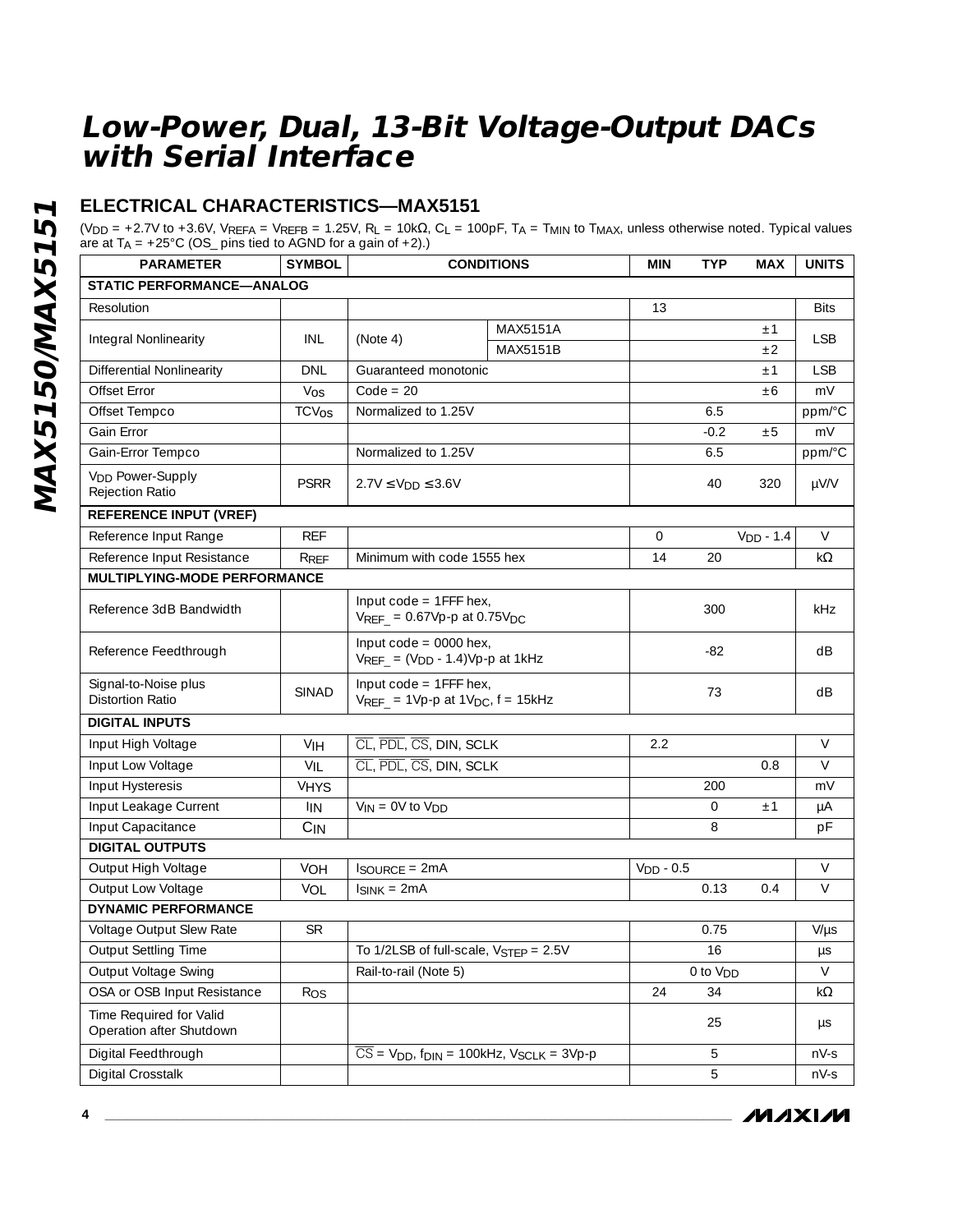### **ELECTRICAL CHARACTERISTICS—MAX5151 (continued)**

(VDD = +2.7V to +3.6V, VREFA = VREFB = 1.25V, RL = 10kΩ, CL = 100pF, TA = TMIN to TMAX, unless otherwise noted. Typical values are at  $T_A = +25^{\circ}C$  (OS\_ pins tied to AGND for a gain of  $+2$ ).)

| <b>PARAMETER</b>                                    | <b>SYMBOL</b>      | <b>CONDITIONS</b>           | <b>MIN</b>   | <b>TYP</b> | <b>MAX</b> | <b>UNITS</b> |
|-----------------------------------------------------|--------------------|-----------------------------|--------------|------------|------------|--------------|
| <b>POWER SUPPLIES</b>                               |                    |                             |              |            |            |              |
| Positive Supply Voltage                             | V <sub>DD</sub>    |                             | 2.7          |            | 3.6        | $\vee$       |
| Power-Supply Current                                | Inn                | (Note 6)                    |              | 0.45       | 0.6        | mA           |
| Power-Supply Current<br>in Shutdown                 | <b>I</b> DD (SHDN) | (Note 6)                    |              | 1          | 8          | μA           |
| Reference Current in Shutdown                       |                    |                             |              | 0          | ±1         | μA           |
| <b>TIMING CHARACTERISTICS</b>                       |                    |                             |              |            |            |              |
| <b>SCLK Clock Period</b>                            | tcp                |                             | 100          |            |            | ns           |
| <b>SCLK Pulse Width High</b>                        | tсн                |                             | 40           |            |            | ns           |
| <b>SCLK Pulse Width Low</b>                         | tcL                |                             | 40           |            |            | ns           |
| CS Fall to SCLK Rise<br>Setup Time                  | tcss               |                             | 40           |            |            | ns           |
| SCLK Rise to CS Rise Hold Time                      | tcsh               |                             | $\Omega$     |            |            | ns           |
| SDI Setup Time                                      | t <sub>DS</sub>    |                             | 50           |            |            | ns           |
| SDI Hold Time                                       | t <sub>DH</sub>    |                             | $\mathbf{0}$ |            |            | ns           |
| <b>SCLK Rise to DOUT Valid</b><br>Propagation Delay | $t_{\text{DO1}}$   | $CLOAD = 200pF$             |              |            | 120        | ns           |
| <b>SCLK Fall to DOUT Valid</b><br>Propagation Delay | $t_{\text{DO2}}$   | $C$ <sub>LOAD</sub> = 200pF |              |            | 120        | ns           |
| SCLK Rise to CS Fall Delay                          | tcso               |                             | 10           |            |            | ns           |
| CS Rise to SCLK Rise Hold                           | t <sub>CS1</sub>   |                             | 40           |            |            | ns           |
| CS Pulse Width High                                 | tcsw               |                             | 100          |            |            | ns           |

**Note 4:** Accuracy is specified from code 20 to code 8191.

Note 5: Accuracy is better than 1LSB for V<sub>OUT</sub> greater than 6mV and less than V<sub>DD</sub> - 80mV. Guaranteed by PSRR test at the end points.

**Note 6:** Digital inputs are set to either V<sub>DD</sub> or DGND, code = 0000 hex,  $R_L = \infty$ .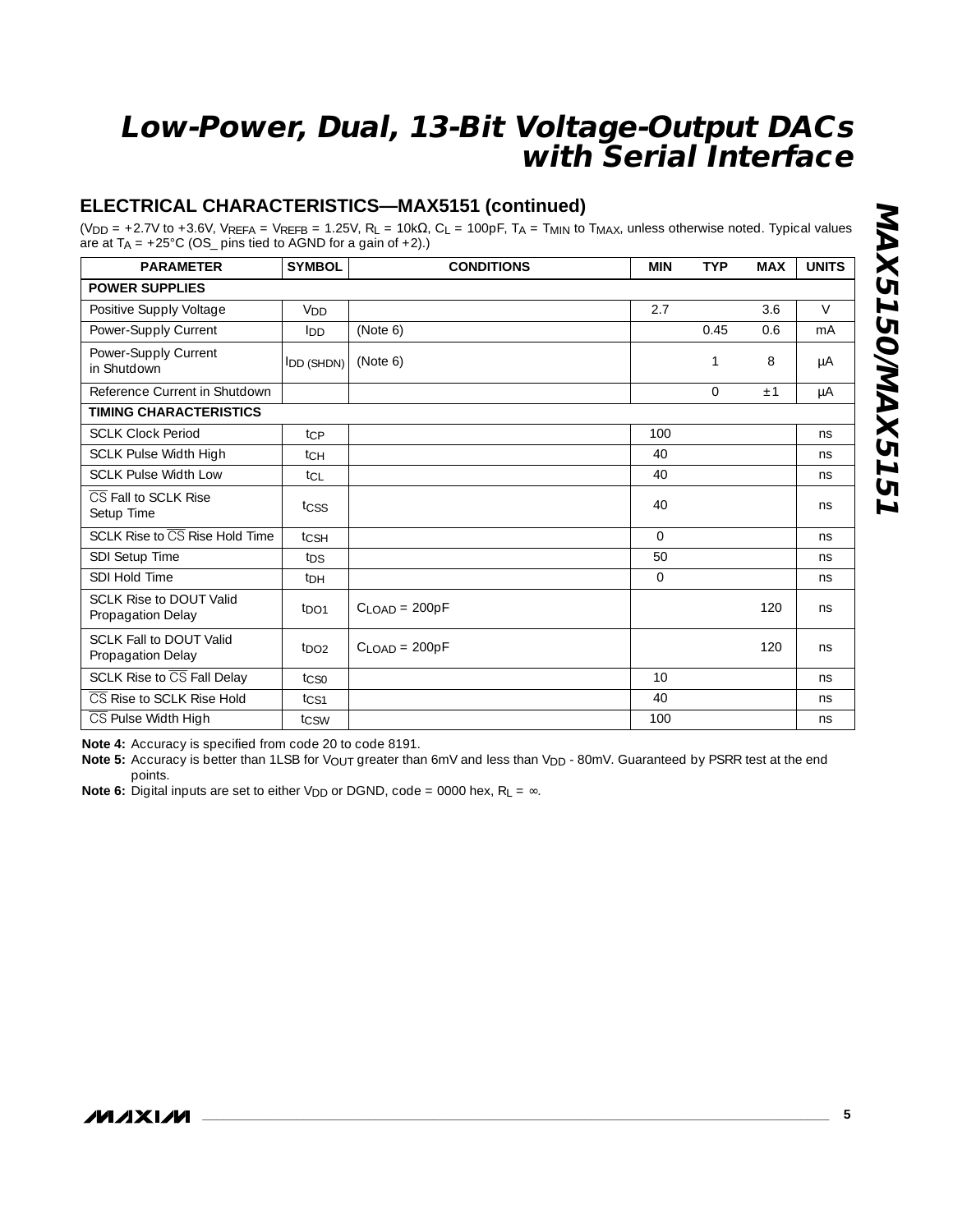**\_\_\_\_\_\_\_\_\_\_\_\_\_\_\_\_\_\_\_\_\_\_\_\_\_\_\_\_\_\_\_\_\_\_\_\_\_\_\_\_\_\_Typical Operating Characteristics**  $(V_{DD} = +5V$ ,  $R_L = 10k\Omega$ ,  $C_L = 100pF$ ,  $OS_p$  pins tied to AGND, unless otherwise noted.)

### **MAX5150**



*IVI AXI IVI* 

**MAX5150/MAX5151** MAX5150/MAX515

**6 \_\_\_\_\_\_\_\_\_\_\_\_\_\_\_\_\_\_\_\_\_\_\_\_\_\_\_\_\_\_\_\_\_\_\_\_\_\_\_\_\_\_\_\_\_\_\_\_\_\_\_\_\_\_\_\_\_\_\_\_\_\_\_\_\_\_\_\_\_\_\_\_\_\_\_\_\_\_\_\_\_\_\_\_\_\_\_**

FREQUENCY (kHz)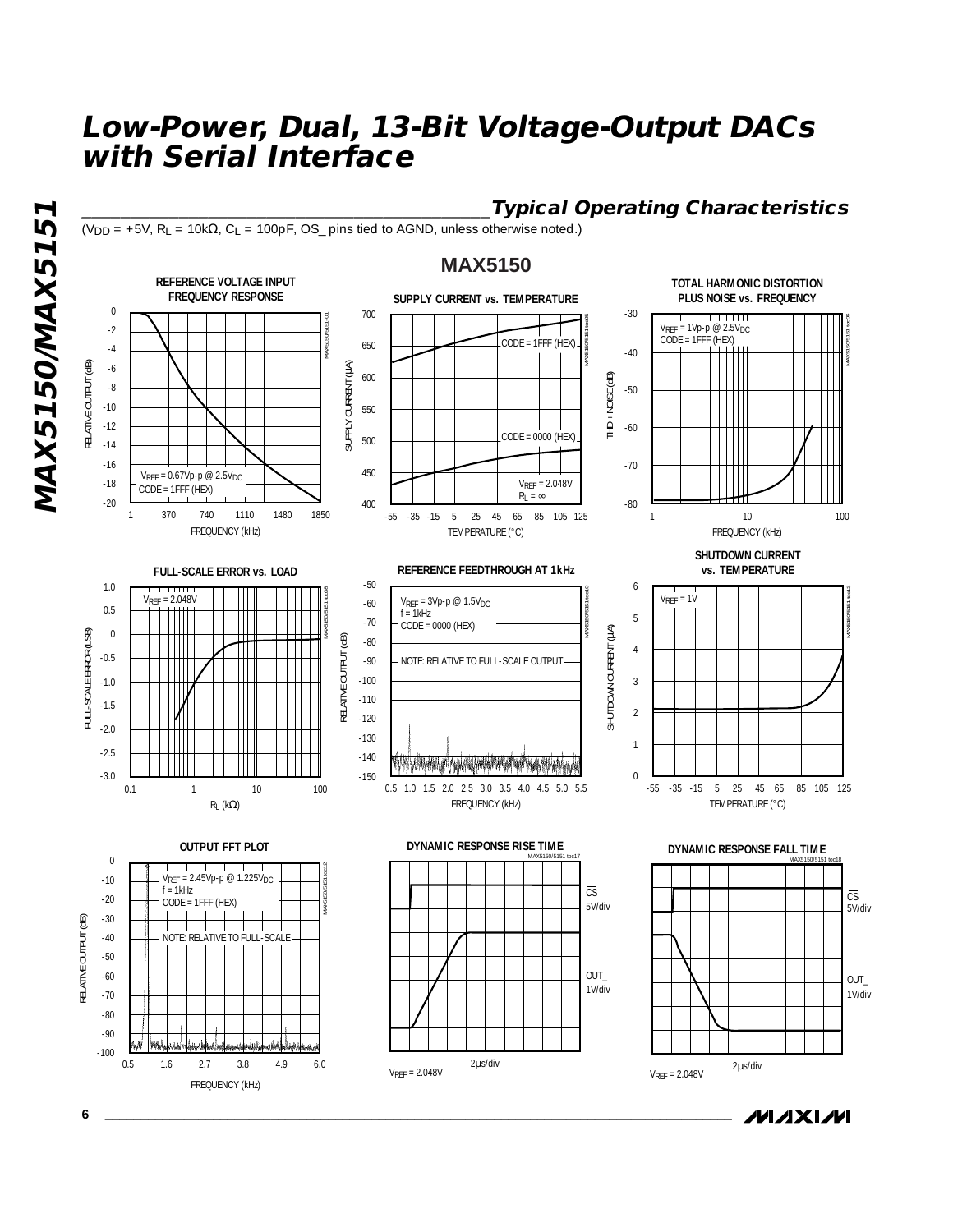

**MAXIM** 

**\_\_\_\_\_\_\_\_\_\_\_\_\_\_\_\_\_\_\_\_\_\_\_\_\_\_\_\_\_\_\_\_\_\_\_\_\_\_\_\_\_\_\_\_\_\_\_\_\_\_\_\_\_\_\_\_\_\_\_\_\_\_\_\_\_\_\_\_\_\_\_\_\_\_\_\_\_\_\_\_\_\_\_\_\_\_\_ 7**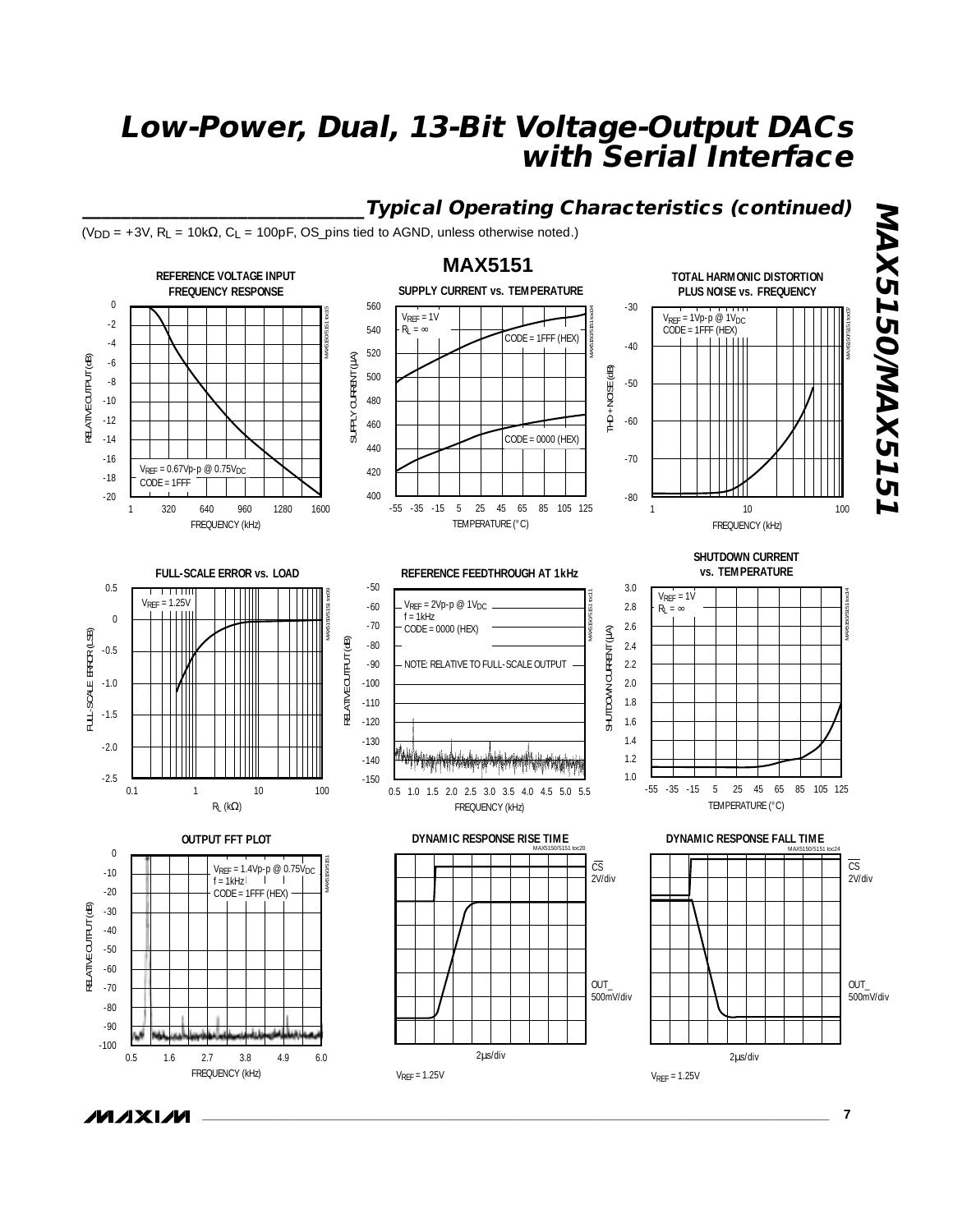### **\_\_\_\_\_\_\_\_\_\_\_\_\_\_\_\_\_\_\_\_\_\_\_\_\_\_\_\_\_Typical Operating Characteristics (continued)**

 $(V_{DD} = +5V$  (MAX5150),  $V_{DD} = +3V$  (MAX5151), R<sub>L</sub> = 10k $\Omega$ , C<sub>L</sub> = 100pF, OS\_ pins tied to AGND, unless otherwise noted.)



### **MAX5150/MAX5151**



TRANSITION FROM 1000 HEX TO 0FFF HEX



 $V_{REF} = 2.048V$ , GAIN = +2, CODE = 1FFF HEX



**MAXIM**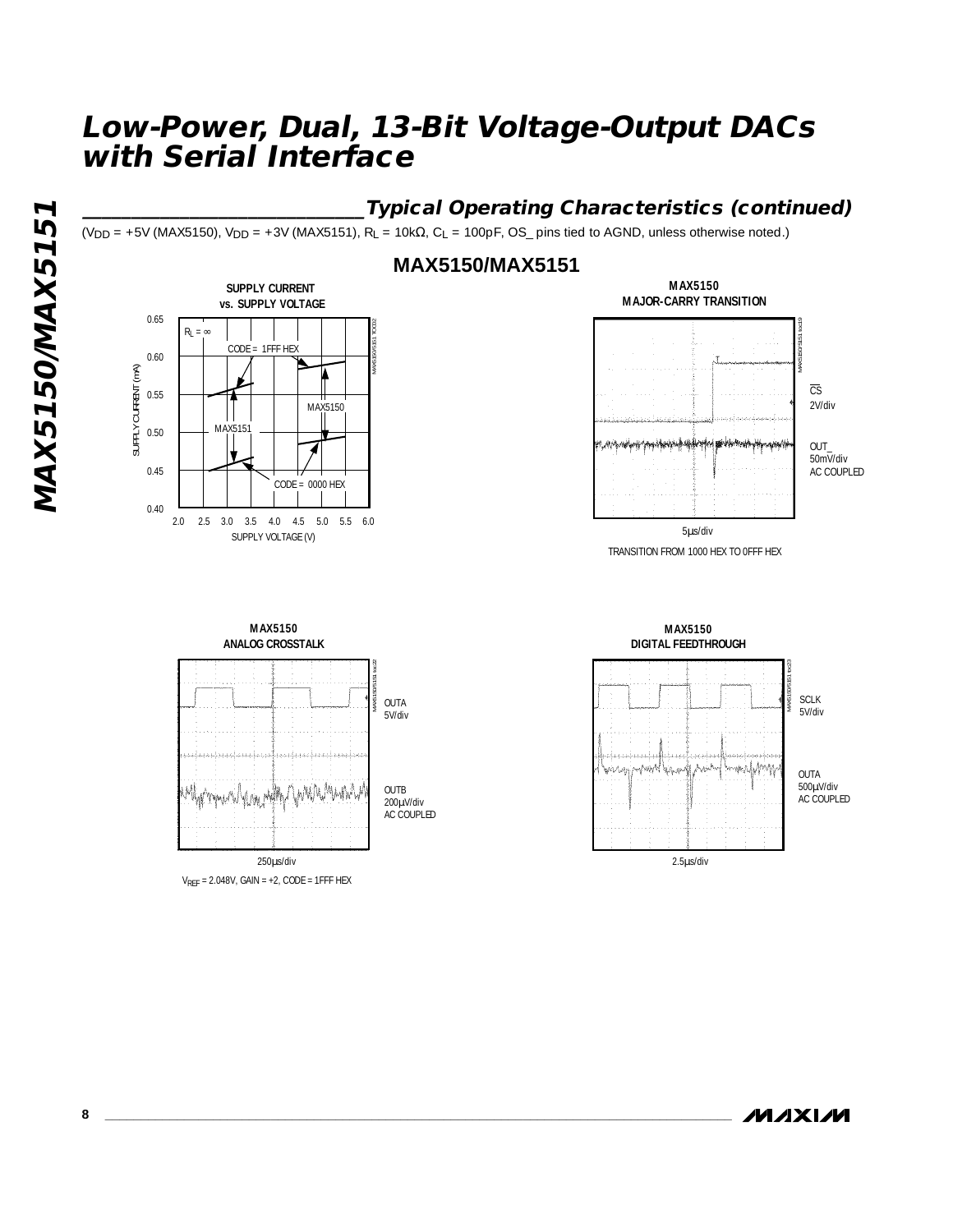| <b>PIN</b>               | <b>NAME</b>            | <b>FUNCTION</b>                                                             |
|--------------------------|------------------------|-----------------------------------------------------------------------------|
| 1                        | <b>AGND</b>            | Analog Ground                                                               |
| $\overline{\mathcal{L}}$ | <b>OUTA</b>            | DAC A Output Voltage                                                        |
| 3                        | <b>OSA</b>             | DAC A Offset Adjustment                                                     |
| 4                        | <b>RFFA</b>            | Reference for DAC A                                                         |
| 5                        | $\overline{\text{CL}}$ | Clears all DACs and registers<br>(resets to 0).                             |
| 6                        | $\overline{\text{CS}}$ | Chip-Select Input                                                           |
| $\overline{7}$           | <b>DIN</b>             | Serial-Data Input                                                           |
| 8                        | <b>SCLK</b>            | Serial-Register Clock Input                                                 |
| 9                        | <b>DGND</b>            | Digital Ground                                                              |
| 10                       | <b>DOUT</b>            | Serial-Data Output                                                          |
| 11                       | <b>UPO</b>             | User-Programmable Output                                                    |
| 12                       | <b>PDL</b>             | Power-Down Lockout. The device can-<br>not be powered down when PDL is low. |
| 13                       | <b>RFFB</b>            | Reference for DAC B                                                         |
| 14                       | OSB                    | DAC B Offset Adjustment                                                     |
| 15                       | <b>OUTB</b>            | DAC B Output Voltage                                                        |
| 16                       | V <sub>DD</sub>        | Positive Power Supply                                                       |

#### **\_\_\_\_\_\_\_\_\_\_\_\_\_\_\_\_\_\_\_\_\_Pin Description**

### **\_\_\_\_\_\_\_\_\_\_\_\_\_\_\_Detailed Description**

The MAX5150/MAX5151 dual, 13-bit, voltage-output DACs are easily configured with a 3-wire serial interface. These devices include a 16-bit data-in/data-out shift register, and each DAC has a double-buffered input composed of an input register and a DAC register (see Functional Diagram). In addition, trimmed internal resistors produce an internal gain of +2 that maximizes output voltage swing. The amplifier's offset-adjust pin allows for a DC shift in the DAC's output.

Both DACs use an inverted R-2R ladder network that produces a weighted voltage proportional to the input voltage value. Each DAC has its own reference input to facilitate independent full-scale values. Figure 1 depicts a simplified circuit diagram of one of the two DACs.

#### **Reference Inputs**

The reference inputs accept both AC and DC values with a voltage range extending from  $0V$  to  $(V_{DD} - 1.4V)$ . Determine the output voltage using the following equation  $(OS$  = AGND):





Figure 1. Simplified DAC Circuit Diagram

#### $V$ OUT = (VRFF x NB / 8192) x 2

where NB is the numeric value of the DAC's binary input code (0 to 8191) and VREF is the reference voltage.

The reference input impedance ranges from  $14k\Omega$ (1555 hex) to several giga ohms (with an input code of 0000 hex). The reference input capacitance is code dependent and typically ranges from 15pF with an input code of all zeros to 50pF with an input code of all ones.

#### **Output Amplifier**

The output amplifiers on the MAX5150/MAX5151 have internal resistors that provide for a gain of  $+2$  when OS is connected to AGND. These resistors are trimmed to minimize gain error. The output amplifiers have a typical slew rate of 0.75V/us and settle to 1/2LSB within 16μs, with a load of 10kΩ in parallel with 100pF. Loads less than  $2kΩ$  degrade performance.

The OS\_ pin can be used to produce an adjustable offset voltage at the output. For instance, to achieve a 1V offset, apply -1V to the OS\_ pin to produce an output range from 1V to  $(1V + V_{REF} \times 2)$ . Note that the DAC's output range is still limited by the maximum output voltage specification.

#### **Power-Down Mode**

The MAX5150/MAX5151 feature a software-programmable shutdown mode that reduces the typical supply current to 2µA. The two DACs can be shutdown independently, or simultaneously using the appropriate programming command. Enter shutdown mode by writing the appropriate input-control word (Table 1). In shutdown mode, the reference inputs and amplifier out-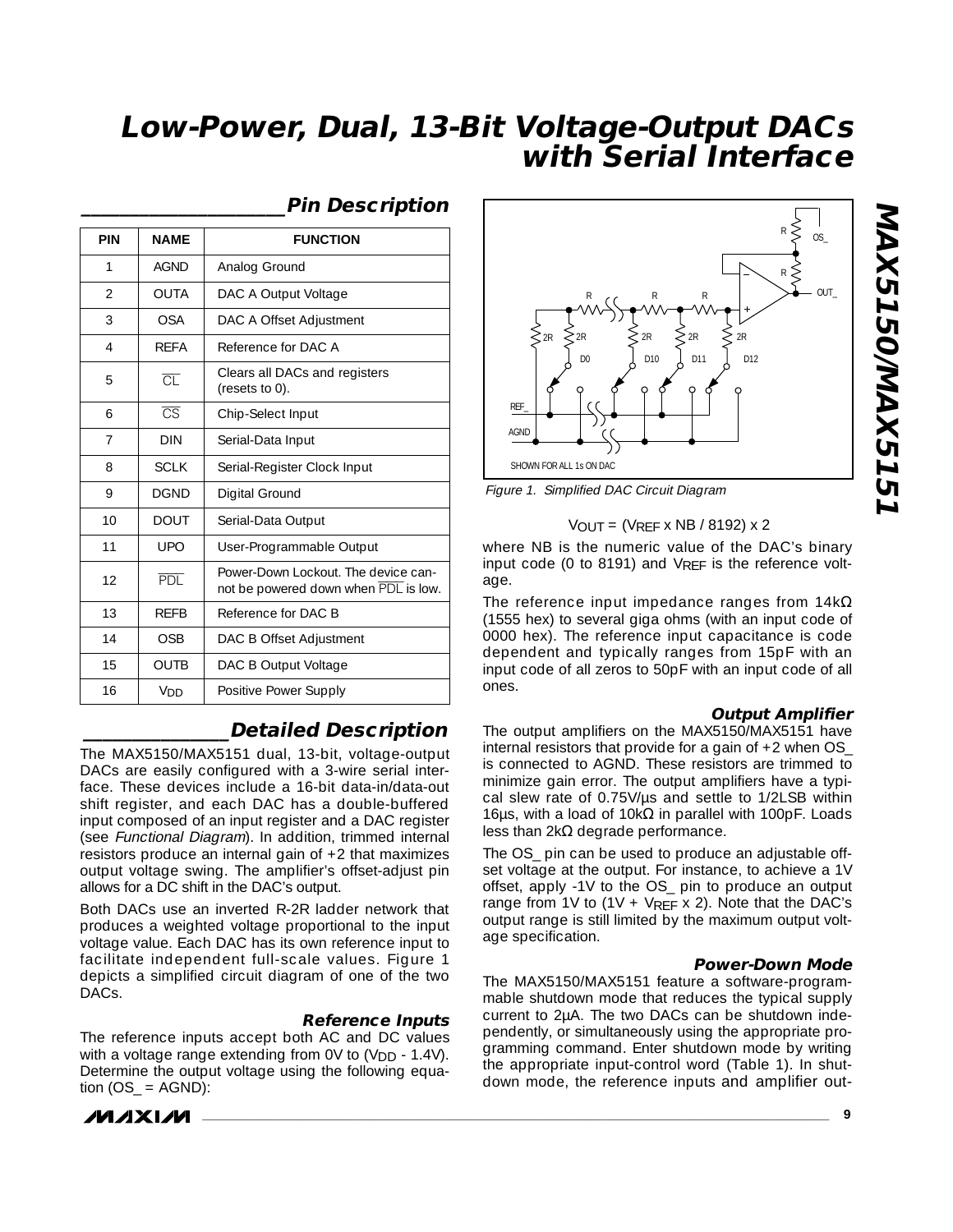### **Table 1. Serial-Interface Programming Commands**

|              | <b>16-BIT SERIAL WORD</b> |                |                                 |                                                                                                                                             |
|--------------|---------------------------|----------------|---------------------------------|---------------------------------------------------------------------------------------------------------------------------------------------|
| A0           | C <sub>1</sub>            | C <sub>0</sub> | D12<br>.DO<br>(MSB)<br>(LSB)    | <b>FUNCTION</b>                                                                                                                             |
| $\mathbf{0}$ | $\overline{0}$            | $\mathbf{1}$   | 13-bit DAC data                 | Load input register A; DAC registers are unchanged.                                                                                         |
| 1            | $\Omega$                  | $\mathbf{1}$   | 13-bit DAC data                 | Load input register B; DAC registers are unchanged.                                                                                         |
| $\Omega$     | $\mathbf{1}$              | $\Omega$       | 13-bit DAC data                 | Load input register A; all DAC registers are updated.                                                                                       |
| 1            | 1                         | $\mathbf 0$    | 13-bit DAC data                 | Load input register B; all DAC registers are updated.                                                                                       |
| 0            | $\mathbf{1}$              | 1              | 13-bit DAC data                 | Load all DAC registers from the shift register<br>(start up both DACs with new data.).                                                      |
| 1            | $\Omega$                  | $\Omega$       | XXXXXXXXXXXXX                   | Update both DAC registers from their respective input registers<br>(start up both DACs with data previously stored in the input registers). |
| $\mathbf{1}$ | $\mathbf{1}$              | $\mathbf{1}$   | XXXXXXXXXXXXX                   | Shut down both DACs (provided $\overline{PDL} = 1$ ).                                                                                       |
| $\Omega$     | $\Omega$                  | $\Omega$       | 0 0 1 x xxxxxxxxx               | Update DAC register A from input register A<br>(start up DAC A with data previously stored in input register A).                            |
| $\Omega$     | $\mathbf{O}$              | $\mathbf{O}$   | 1 <sub>0</sub><br>1 x xxxxxxxxx | Update DAC register B from input register B<br>(start up DAC B with data previously stored in input register B).                            |
| $\Omega$     | $\Omega$                  | $\Omega$       | 1 1 0 x xxxxxxxxx               | Shut down DAC A (provided $\overline{PDL} = 1$ ).                                                                                           |
| $\Omega$     | $\Omega$                  | $\Omega$       | 1 1 1 x xxxxxxxxx               | Shut down DAC B (provided $\overline{PDL} = 1$ ).                                                                                           |
| $\Omega$     | $\Omega$                  | $\Omega$       | 0 1 0 x xxxxxxxxx               | UPO goes low (default).                                                                                                                     |
| $\Omega$     | $\Omega$                  | $\Omega$       | 0 1 1 x xxxxxxxxx               | UPO goes high.                                                                                                                              |
| $\Omega$     | $\Omega$                  | $\Omega$       | $1001$ xxxxxxxxx                | Mode 1, DOUT clocked out on SCLK's rising edge.                                                                                             |
| $\Omega$     | $\mathbf{0}$              | $\mathbf{O}$   | 1 0 0 0 XXXXXXXX                | Mode 0, DOUT clocked out on SCLK's falling edge (default).                                                                                  |
| $\Omega$     | $\Omega$                  | $\mathbf{O}$   | 0 0 0 x xxxxxxxxx               | No operation (NOP).                                                                                                                         |

 $x = Don't care$ 

Note: When A0, C1, and C0 = 0, then D12, D11, D10, and D9 become control bits.



Figure 2. Connections for Microwire

puts become high impedance, and the serial interface remains active. Data in the input registers is saved, allowing the MAX5150/MAX5151 to recall the output state prior to entering shutdown when returning to normal mode. Exit shutdown by recalling the previous condition or by updating the DAC with new information. When returning to normal operation (exiting shutdown), wait 20µs for output stabilization.

#### **Serial Interface**

The MAX5150/MAX5151 3-wire serial interface is compatible with both Microwire (Figure 2) and SPI/QSPI (Figure 3) serial-interface standards. The 16-bit serial input word consists of an address bit, two control bits, and 13 bits of data (MSB to LSB) as shown in Figure 4.

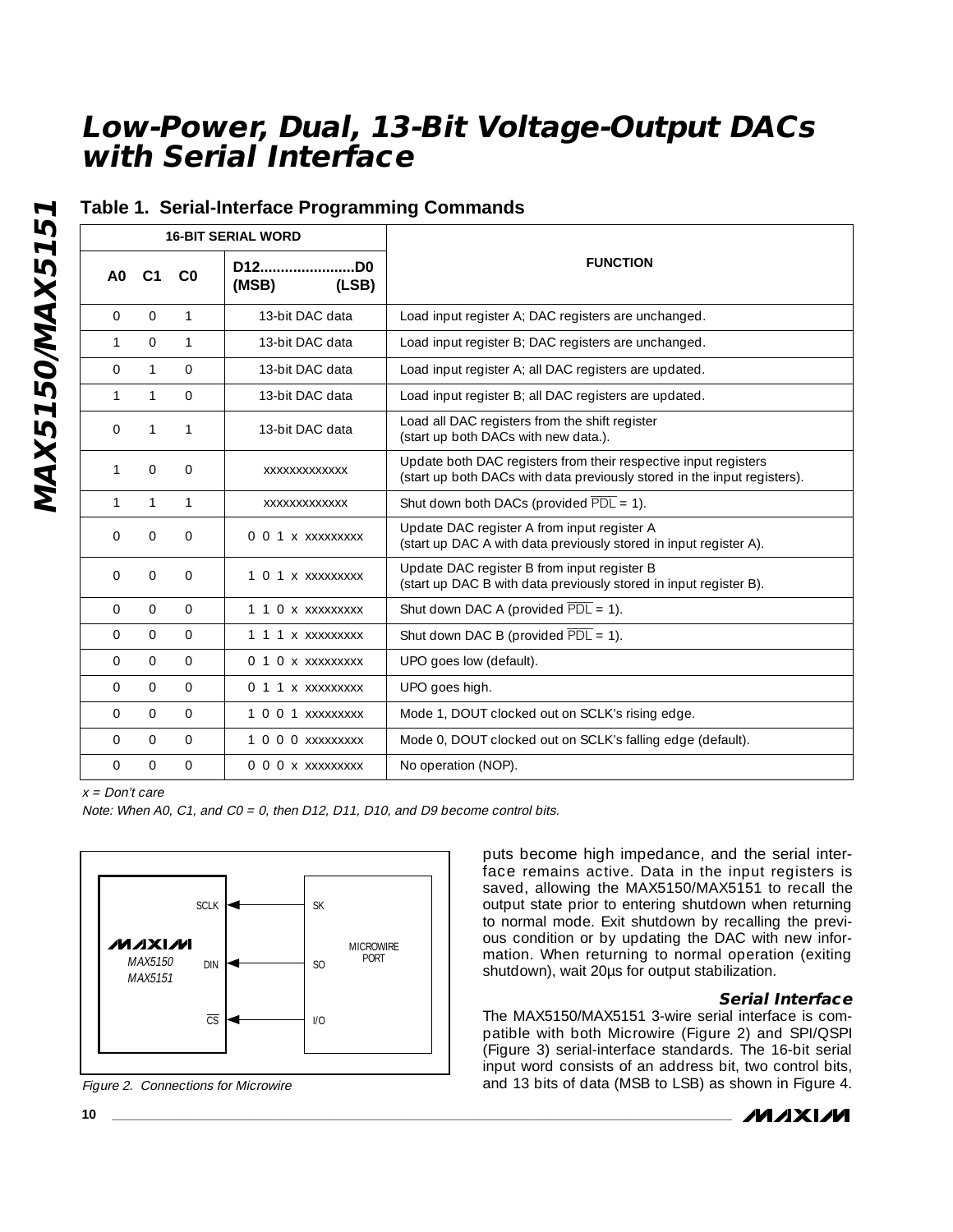

Figure 3. Connections for SPI/QSPI

| T SB                |             |                                                   |  |  |  |  |  |
|---------------------|-------------|---------------------------------------------------|--|--|--|--|--|
|                     |             |                                                   |  |  |  |  |  |
| <b>Address Bits</b> |             | Control Bits   MSBData BitsLSB                    |  |  |  |  |  |
| A0                  | $C1$ . $C0$ |                                                   |  |  |  |  |  |
|                     |             | ← 1 Address/2 Control Bits →   ← 13 Data Bits – 1 |  |  |  |  |  |

Figure 4. Serial-Data Format

The address and control bits determine the MAX5150/ MAX5151's response, as outlined in Table 1.

The MAX5150/MAX5151's digital inputs are double buffered, which allows any of the following: loading the input register(s) without updating the DAC register(s), updating the DAC register(s) from the input register(s), or updating the input and DAC registers concurrently. The address and control bits allow the DACs to act independently.

The 16-bit data can be sent as two 8-bit packets (SPI, Microwire), with  $\overline{\text{CS}}$  low during this period. The address and control bits determine which register will be updated, and the state of the registers when exiting shutdown. The 3-bit address/control determines the following:

- registers to be updated
- clock edge on which data is to be clocked out via the serial-data output (DOUT)
- state of the user-programmable logic output
- configuration of the device after shutdown.

The general timing diagram of Figure 5 illustrates how data is acquired. Driving  $\overline{CS}$  low enables the device to receive data. Otherwise, the interface control circuitry is disabled. With CS low, data at DIN is clocked into the register on the rising edge of SCLK. As  $\overline{CS}$  goes high, data is latched into the input and/or DAC registers depending on the address and control bits. The maximum clock frequency guaranteed for proper operation is 10MHz. Figure 6 depicts a more detailed timing diagram of the serial interface.



Figure 5. Serial-Interface Timing Diagram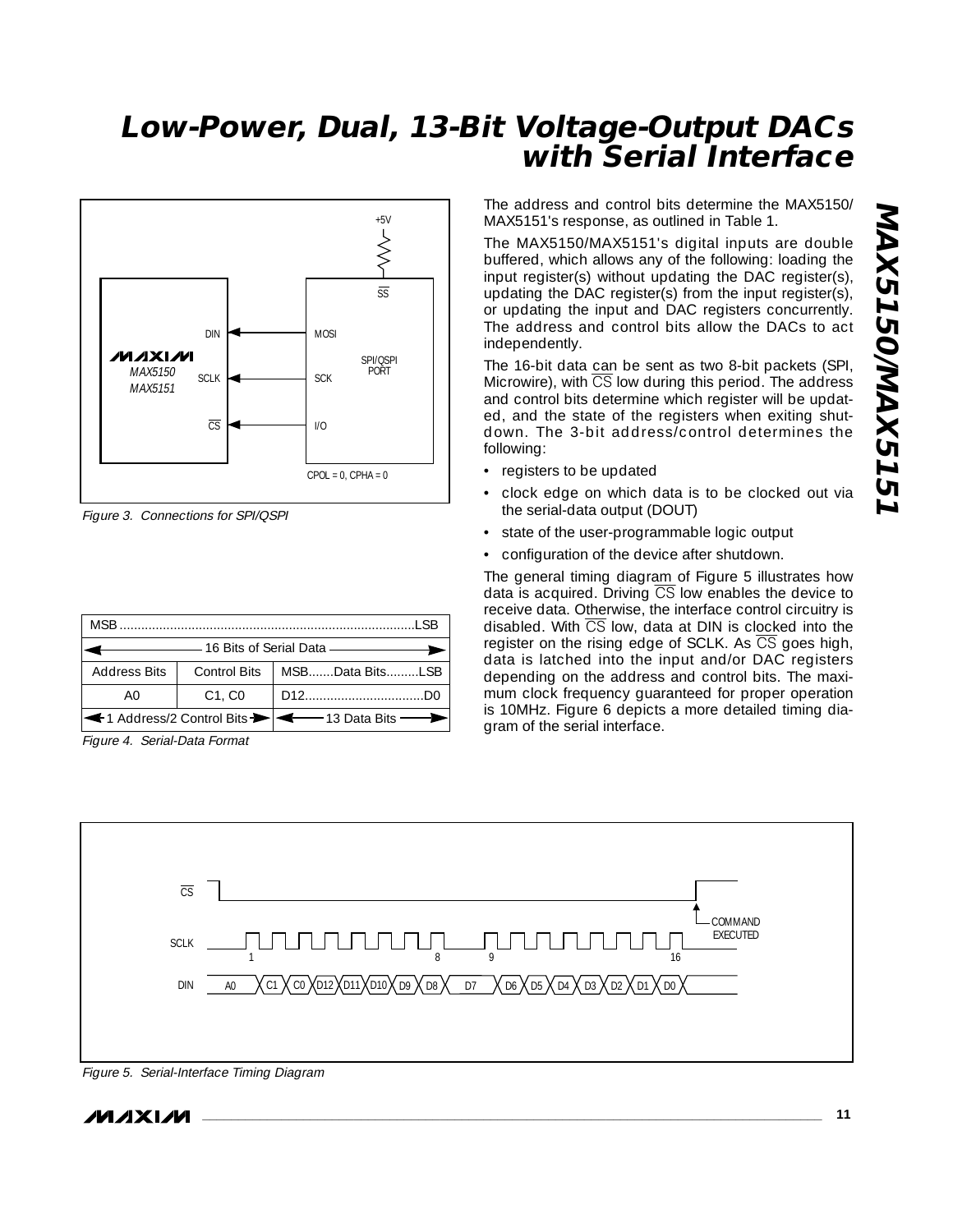

Figure 6. Detailed Serial-Interface Timing Diagram



Figure 7. Daisy Chaining MAX5150/MAX5151s



Figure 8. Multiple MAX5150/MAX5151s Sharing a Common DIN Line

**MAX5150/MAX5151**

MAX5150/MAX5151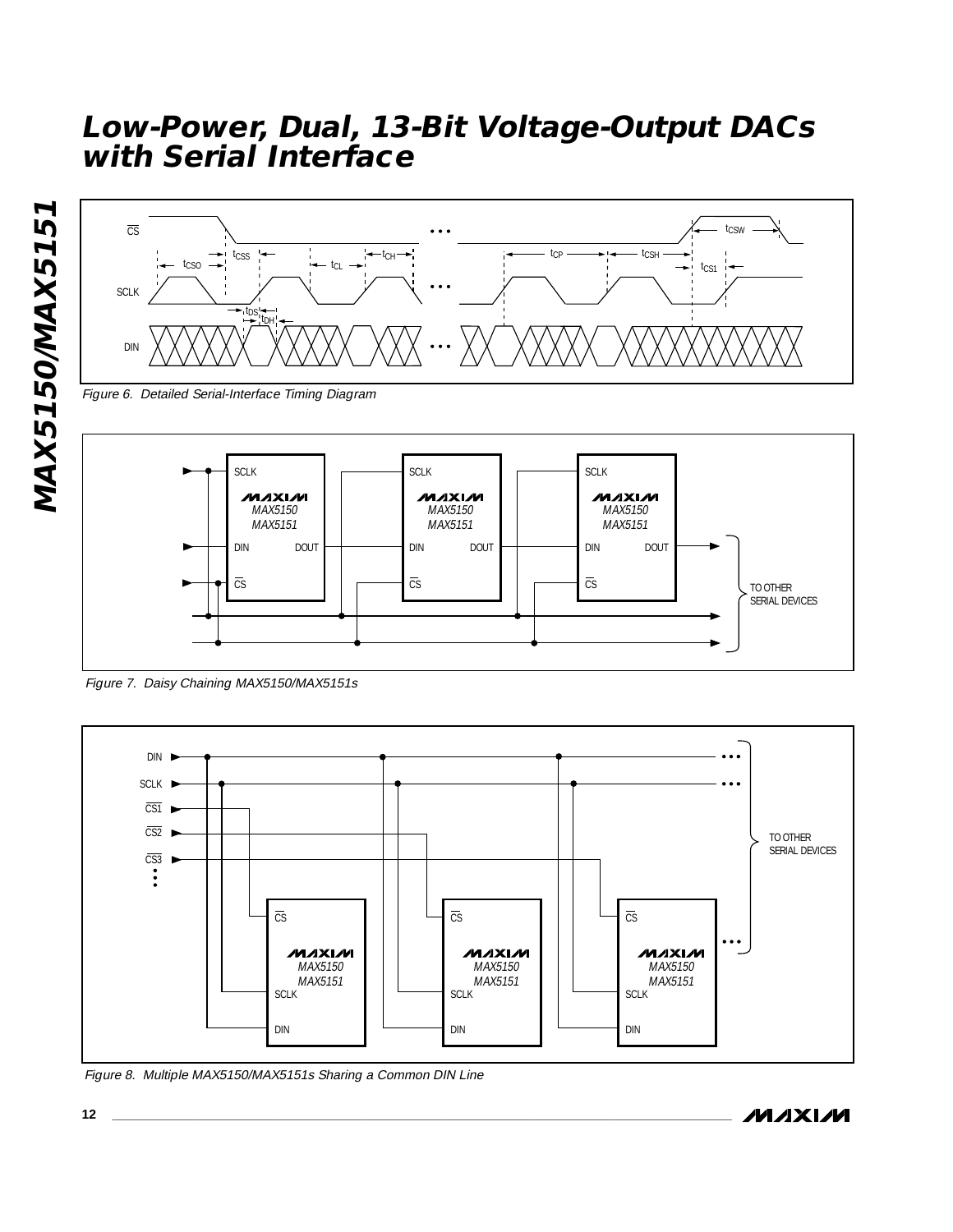| <b>MSB</b> | <b>DAC CONTENTS</b> | LSB  | <b>ANALOG OUTPUT</b>                                         |
|------------|---------------------|------|--------------------------------------------------------------|
|            | 11111 1111 1111     |      | + $V_{REF}$ $\left(\frac{8191}{8192}\right)$ x 2             |
| 10000      | 0000                | 0001 | + $V_{REF}$ $\left(\frac{4097}{8192}\right)$ x 2             |
| 10000      | 0000                | 0000 | + $V_{REF}$ $\left(\frac{4096}{8192}\right)$ x 2 = $V_{REF}$ |
|            | 01111 1111 1111     |      | + $V_{REF}$ $\left(\frac{4095}{8192}\right)$ x 2             |
| 00000      | 0000                | 0001 | + $V_{REF}\left(\frac{1}{8192}\right)$ x 2                   |
| 00000      | 0000                | 0000 | 0V                                                           |

### **Table 2. Unipolar Code Table (Gain = +2)**

#### **Serial-Data Output**

The serial-data output, DOUT, is the internal shift register's output. DOUT allows for daisy chaining of devices and data readback. The MAX5150/MAX5151 can be programmed to shift data out of DOUT on SCLK's falling edge (Mode 0) or on the rising edge (Mode 1). Mode 0 provides a lag of 16 clock cycles, which maintains compatibility with SPI/QSPI and Microwire interfaces. In Mode 1, the output data lags 15.5 clock cycles. On power-up, the device defaults to Mode 0.

#### **User-Programmable Logic Output (UPO)**

UPO allows an external device to be controlled through the serial interface (Table 1), thereby reducing the number of microcontroller I/O pins required.

#### **Power-Down Lockout Input (**PDL**)**

The power-down lockout pin (PDL) disables software shutdown when low. When in shutdown, transitioning PDL from high to low wakes up the part with the output set to the state prior to shutdown. PDL can also be used to asynchronously wake up the device.

#### **Daisy Chaining Devices**

Any number of MAX5150/MAX5151s can be daisy chained by connecting the DOUT pin of one device to the DIN pin of the following device in the chain (Figure 7).

Since the MAX5150/MAX5151's DOUT pin has an internal active pull-up, the DOUT sink/source capability determines the time required to discharge/charge a capacitive load. Refer to the serial-data-out V<sub>OH</sub> and V<sub>OL</sub> specifications in the Electrical Characteristics.





Figure 9. Unipolar Output Circuit (Rail-to-Rail)



Figure 10. Setting OS\_ for Output Offset

Figure 8 shows an alternate method of connecting several MAX5150/MAX5151s. In this configuration, the data bus is common to all devices; data is not shifted through a daisy chain. More I/O lines are required in this configuration because a dedicated chip-select input  $(\overline{CS})$  is required for each IC.

#### **\_\_\_\_\_\_\_\_\_\_Applications Information**

#### **Unipolar Output**

Figure 9 shows the MAX5150/MAX5151 configured for unipolar, rail-to-rail operation with a gain of  $+2$ . The MAX5150 can produce a 0V to 4.096V output with 2.048V reference (Figure 9), while the MAX5151 can produce a range of 0V to 2.5V with a 1.25V reference. Table 2 lists the unipolar output codes. An offset to the output can be achieved by connecting a voltage to OS\_, as shown in Figure 10. By applying  $V_{OS}$  = -1V, the output values will range between 1V and (1V +  $V$ RFF  $\times$  2).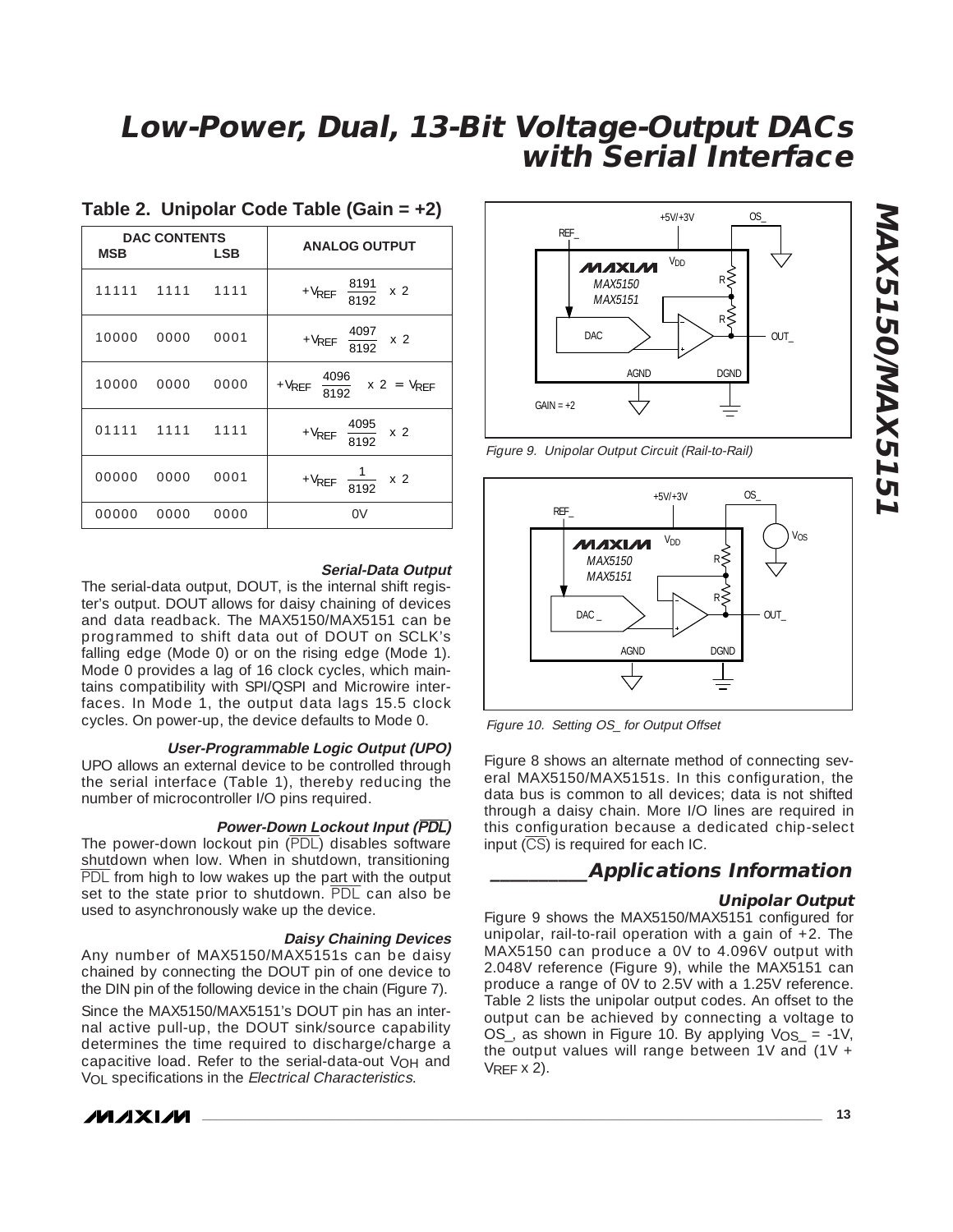### **Table 3. Bipolar Code Table**

| MSB   | <b>DAC CONTENTS</b> | LSB  | <b>ANALOG OUTPUT</b>                                     |
|-------|---------------------|------|----------------------------------------------------------|
|       | 11111 1111 1111     |      | + $V_{REF}$ $\left(\frac{4095}{4096}\right)$             |
| 10000 | 0000                | 0001 | + $V_{REF}$ $\left(\frac{1}{4096}\right)$                |
| 10000 | 0000                | 0000 | 0V                                                       |
|       | 01111 1111 1111     |      | $-V_{REF}\left(\frac{1}{4096}\right)$                    |
| 00000 | 0000                | 0001 | $-V_{REF}$ $\left(\frac{4095}{4096}\right)$              |
| 00000 | 0000                | 0000 | $-V_{REF}$ $\left(\frac{4096}{4096}\right)$ = $-V_{REF}$ |



Figure 11. Bipolar Output Circuit

#### **Bipolar Output**

The MAX5150/MAX5151 can be configured for a bipolar output, as shown in Figure 11. The output voltage is given by the equation (OS\_ = AGND):

VOUT = VREF [((2 x NB) / 8192) - 1]

where NB represents the numeric value of the DAC's binary input code. Table 3 shows digital codes and the corresponding output voltage for Figure 11's circuit.

#### **Using an AC Reference**

In applications where the reference has an AC signal component, the MAX5150/MAX5151 have multiplying capabilities within the reference input voltage range specifications. Figure 12 shows a technique for applying a sinusoidal input to REF\_, where the AC signal is offset before being applied to REF.



Figure 12. AC Reference Input Circuit



Figure 13. Digital Calibration

#### **Harmonic Distortion and Noise**

The total harmonic distortion plus noise (THD+N) is typically less than -78dB at full scale with a 1Vp-p input swing at 5kHz. The typical -3dB frequency is 300kHz for both devices, as shown in the Typical Operating Characteristics.

#### **Digital Calibration and Threshold Selection**

Figure 13 shows the MAX5150/MAX5151 in a digital calibration application. With a bright light value applied to the photodiode (on), the DAC is digitally ramped until it trips the comparator. The microprocessor stores this "high" calibration value. Repeat the process with a dim light (off) to obtain the dark current calibration.



**MAX5150/MAX5151** MAX5150/MAX515

**14 \_\_\_\_\_\_\_\_\_\_\_\_\_\_\_\_\_\_\_\_\_\_\_\_\_\_\_\_\_\_\_\_\_\_\_\_\_\_\_\_\_\_\_\_\_\_\_\_\_\_\_\_\_\_\_\_\_\_\_\_\_\_\_\_\_\_\_\_\_\_\_\_\_\_\_\_\_\_\_\_\_\_\_\_\_\_**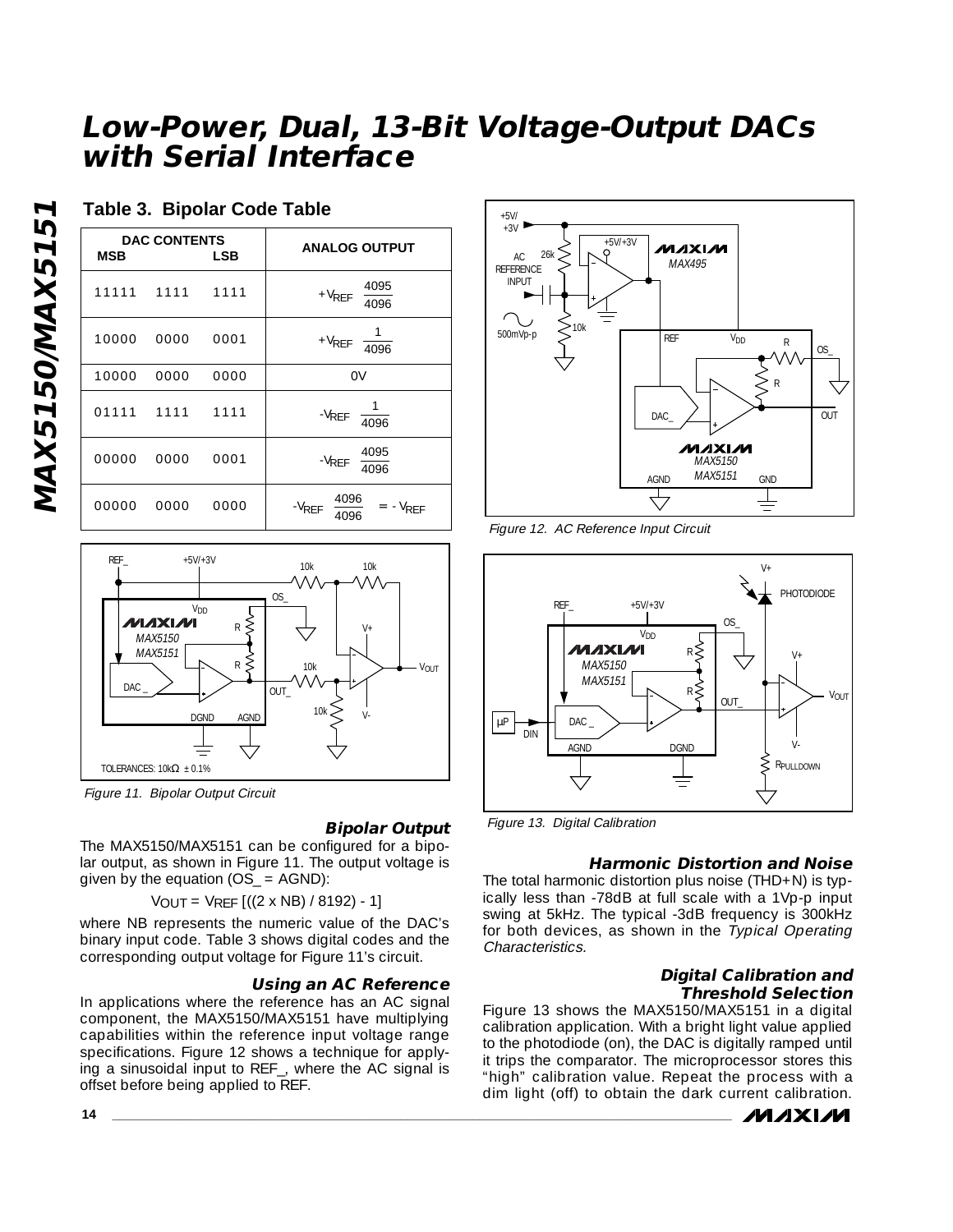

Figure 14. Digital Control of Gain and Offset

The microprocessor then programs the DAC to set an output voltage at the midpoint of the two calibrated values. Applications include tachometers, motion sensing, automatic readers, and liquid clarity analysis.

#### **Digital Control of Gain and Offset**

The two DACs can be used to control the offset and gain for curve-fitting nonlinear functions, such as transducer linearization or analog compression/expansion applications. The input signal is used as the reference for the gain-adjust DAC, whose output is summed with the output from the offset-adjust DAC. The relative weight of each DAC output is adjusted by R1, R2, R3, and R4 (Figure 14).

#### **Power-Supply Considerations**

On power-up, the input and DAC registers clear (set to zero code). For rated performance, VREF should be at least 1.4V below V<sub>DD</sub>. Bypass the power supply with a 4.7µF capacitor in parallel with a 0.1µF capacitor to AGND. Minimize lead lengths to reduce lead inductance.

#### **Grounding and Layout Considerations**

Digital and AC transient signals on AGND can create noise at the output. Connect AGND to the highest quality ground available. Use proper grounding techniques, such as a multilayer board with a low-inductance ground plane. Carefully lay out the traces between channels to reduce AC cross-coupling and crosstalk. Wire-wrapped boards and sockets are not recommended. If noise becomes an issue, shielding may be required.

**MAXM**